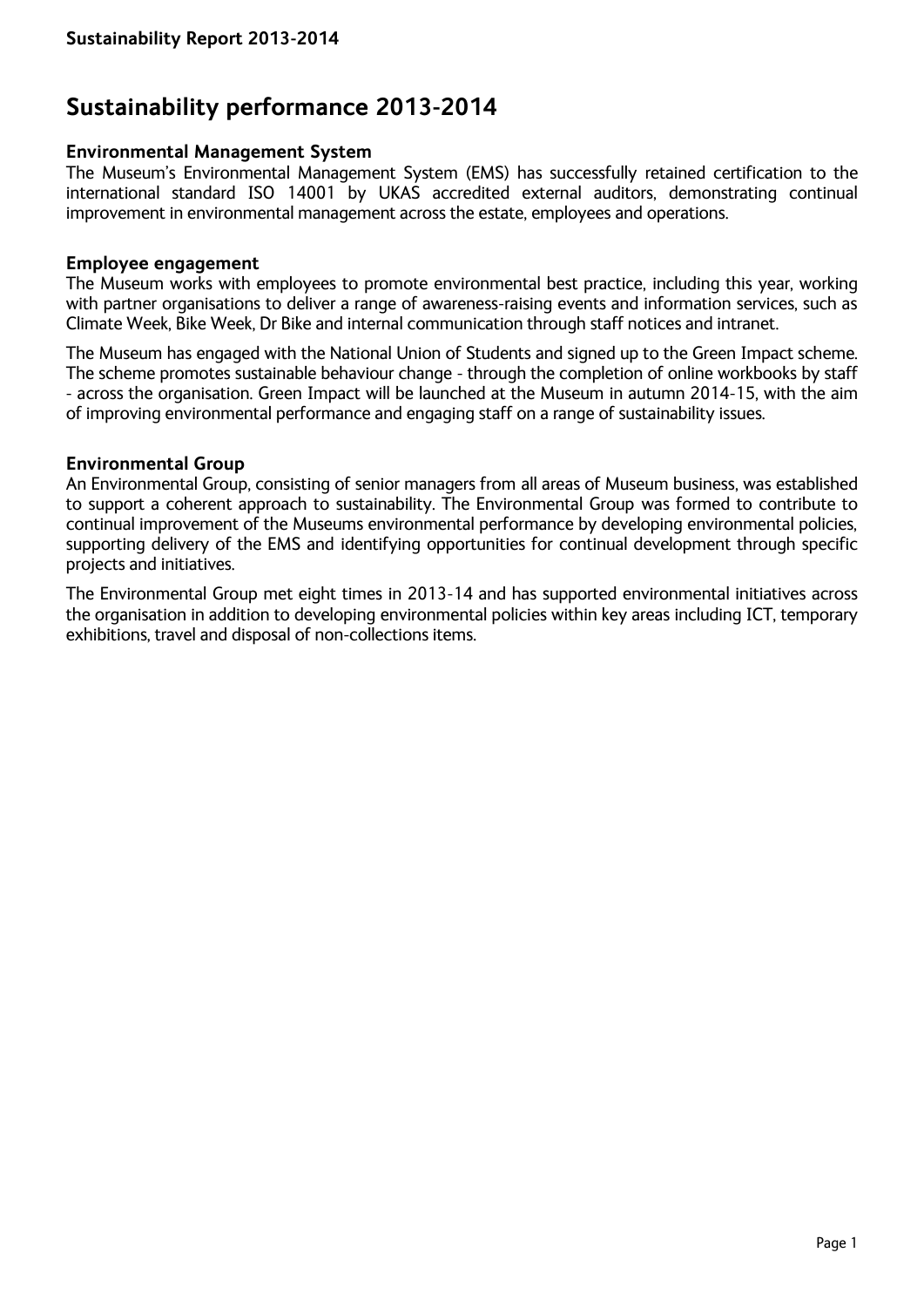# **Sustainability Report 2013-2014**

| <b>GREENHOUSE GAS EMISSIONS</b>                 |                        |                                 | 2012           | 2013   | 2014   |
|-------------------------------------------------|------------------------|---------------------------------|----------------|--------|--------|
| Non-financial indicators<br>(tCO <sub>2</sub> ) | Total                  |                                 | 12,217         | 11,242 | 11,601 |
|                                                 | Electricity            |                                 | 2,604          | 1,686  | 1,204  |
|                                                 | Gas                    |                                 | 9,613          | 9.556  | 10,398 |
|                                                 | <b>Business travel</b> |                                 |                |        | 482    |
|                                                 | Electricity            | <b>Total</b>                    | 30,342         | 27,853 | 29,280 |
| Energy consumption<br>(MWh)                     |                        | CHP (on-site)                   | 12,791         | 12,385 | 13,540 |
|                                                 |                        | Imported                        | 17,551         | 15,468 | 15,740 |
|                                                 | Gas                    |                                 | 50,862         | 50,563 | 54,746 |
|                                                 | Total                  |                                 | 1,750<br>2,266 | 2,705  |        |
| <b>Financial indicators</b><br>(Ek)             | Electricity            |                                 | 1,080          | 1,098  | 1,143  |
|                                                 | Gas                    |                                 | 635            | 1,021  | 1,118  |
|                                                 | Carbon trading         |                                 | 36             | 147    | $137*$ |
|                                                 | <b>Business travel</b> |                                 |                |        | 324    |
|                                                 |                        | <b>GREENHOUSE GAS EMISSIONS</b> |                |        |        |



## **PERFORMANCE COMMENTARY**

NOTE: The presentation of utility data has been simplified so that current and previous years' emission figures are based on total gas burned on site (reportable under the Emissions Trading Scheme, ETS) and total power imported from the grid (reportable under the Carbon Reduction Commitment, CRC), whereas figures had previously been based solely on CRC methodology. Likewise, emissions from on-site generation (i.e. CHP) are included in the gas data. The new approach will ensure consistency ofreporting in future. The total electricity and gas consumption and costs increased marginally in 2013/14 with a corresponding increase of 3% in emissions of carbon dioxide.

2014 is the first year that emissions from business travel have been included in this data, now available from the Museum's travel management company, capturing the majority of air and rail journeys completed by staff during 2014. Business travel represents 3% of total  $CO<sub>2</sub>$  emissions and 12% of financial cost.

\* Carbon trading costs are currently estimated for 2014; finalised figures will be available in September.

## **DIRECT IMPACTS COMMENTARY**

The main Museum site at South Kensington has become more intensive over the past years, with an increase in visitor numbers and services, new science facilities and the opening of public galleries. However, plant and equipment across the Museum is upgraded as it is replaced to improve efficiency. CHP output has been improved as a result of ring main management in 2013. This has contributed to a reduction in imported electricity and the Museum is now below the threshold for inclusion in CRC Phase 2 (1 April 2014 to 31 March 2019).

Gas consumption is reported to the EU under the Emissions Trading Scheme regulations, a legally binding scheme, which the NHM must participate in due to the magnitude of energy consumed.

## **OVERVIEW OF INDIRECT IMPACTS**

Meeting the demanding targets that have been set as a result of the Carbon Reduction Master plan will rely heavily on Central Government meeting its own objectives in terms of renewable energy generation, energy efficiency and decarbonisation of the National Grid.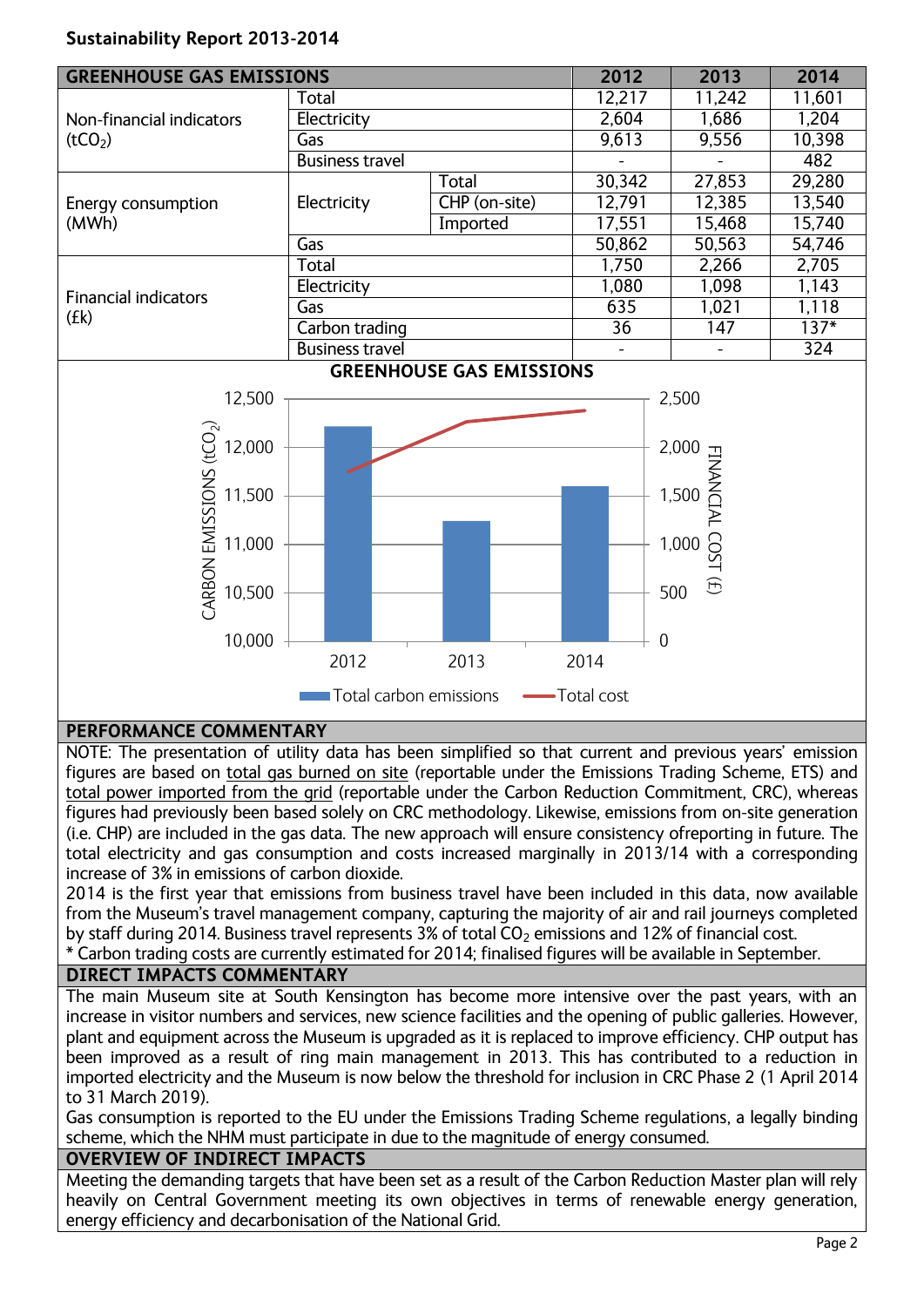# **Sustainability Report 2013-2014**



# **PERFORMANCE COMMENTARY**

Overall tonnage of waste and associated financial indicators has increased in 2014. The 88 tonne increase can be attributed to the increase in recycled/reused (30% of the increase) and energy from waste (69%) categories. This increase includes 36 tonnes of waste disposed of via skips to an 'energy from waste' facility, which was not included in previous data. The introduction of a collection for green waste materials during key periods of the year (autumn leaf fall and spring pruning) has contributed to the increase in recycled/reused figures. Hazardous waste has remained consistent across the three years.

Small amounts of waste are sent to landfill from the Tring Museum, via the Dacorum Borough Council waste management agreement for general waste only. The increase in the number of recyclable waste streams collected by the waste management contractors at Tring (from paper and card only, to now include plastic bottles, metal cans and glass) is expected to increase the volume of waste recycled in the 2015.

# **DIRECT IMPACTS COMMENTARY**

The Museum's direct waste impacts include waste generated by on-site catering facilities, development of exhibitions and office based activities. The Museum provides recycling facilities for a large number of office materials, as well as working with suppliers on take back schemes for specialist equipment and packaging. Previously unwanted equipment was disposed of via other organisations on an ad hoc basis. Following the development of a formal disposal policy for non-collections items that fall outside of the scope of the normal waste streams, it is expected resale and donation of items will increase.

The existing waste management contract and onsite facilities were reviewed in conjunction with the Science Museum and facilities management contractors. A range of improvement measures designed to increase recycling rates are being implemented, including increased segregation of waste streams (food, garden and offensive waste) and increased staff training and communications.

#### **OVERVIEW OF INDIRECT IMPACTS**

Indirect waste impacts include waste generated by visitors, contractors and suppliers. Internal visitor waste facilities were reviewed in 2012 and recycling facilities were installed in public areas. The Museum works with contractors and suppliers to encourage waste minimisation and effective waste management.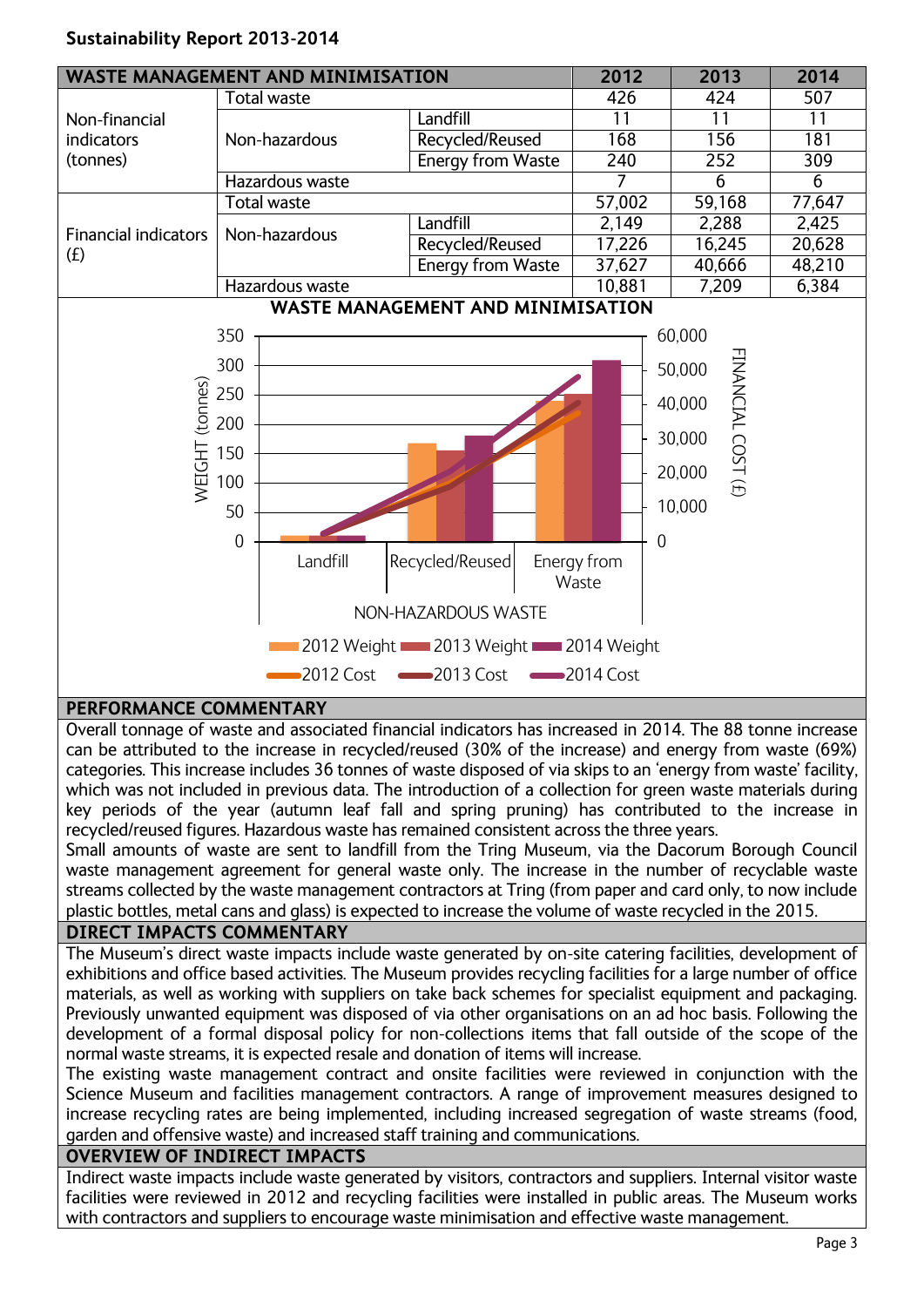## **Sustainability Report 2013-2014**



### **PERFORMANCE COMMENTARY**

The completion of repairs to the borehole has enabled a significant increase in the volume of water abstracted, 40,366m<sup>3</sup> (80% of the abstraction licence volume). This has resulted in a decrease in consumption of mains water at the South Kensington site.

Despite a small increase in water rates, costs have decreased due to the significant reduction in consumption of mains water and associated wastewater services. Abstraction of water from the borehole remains a very cost effective way of providing water services to the Museum.

### **DIRECT IMPACTS COMMENTARY**

Abstraction of water from the on-site borehole significantly reduces mains water consumption and costs. This non-potable water supply is used for 'grey water' services across the South Kensington site. The abstraction licence limits can be reviewed in future in line with changes to water use and visitor numbers if necessary.

The Museum has signed up to take part in a Thames Water 'water efficiency' scheme. The organisation will complete a water audit in 2015, to identify opportunities for improving water efficiency across the South Kensington site.

### **OVERVIEW OF INDIRECT IMPACTS**

The indirect impacts on water consumption include the influence of visitor water use. The Grounds Development Programme will consider sustainable drainage options and irrigation as part of the redesign of the South Kensington grounds (see Biodiversity).